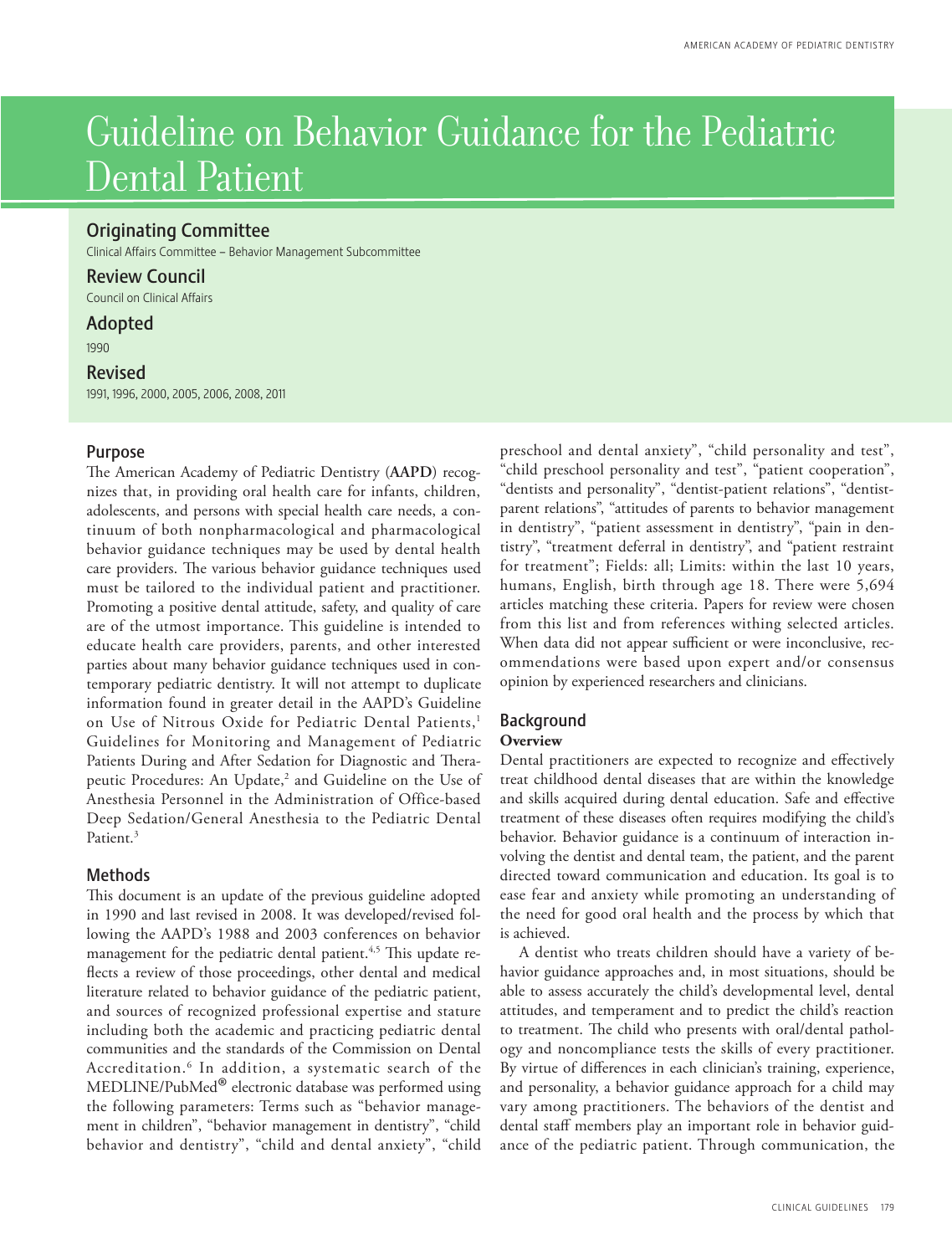dental team can allay fear and anxiety, teach appropriate coping mechanisms, and guide the child to be cooperative, relaxed, and self-confident in the dental setting. Successful behavior guidance enables the oral health team to perform quality treatment safely and efficiently and to nurture a positive dental attitude in the child.

Some of the behavior guidance techniques in this document are intended to maintain communication, while others are intended to extinguish inappropriate behavior and establish communication. As such, these techniques cannot be evaluated on an individual basis as to validity, but must be assessed within the context of the child's total dental experience. Each technique must be integrated into an overall behavior guidance approach individualized for each child. Therefore, behavior guidance is as much an art as it is a science. It is not an application of individual techniques created to "deal" with children, but rather a comprehensive, continuous method meant to develop and nurture the relationship between patient and doctor, which ultimately builds trust and allays fear and anxiety.

This guideline contains definitions, objectives, indications, and contraindications for behavior guidance techniques commonly taught and used in pediatric dentistry.<sup>6-11</sup> This document is reflective of the AAPD's role as an advocate for the improvement of the overall health of the child. Dentists are encouraged to utilize behavior guidance techniques consistent with their level of professional education and clinical experience. Behavior guidance cases that are beyond the training, experience, and expertise of individual practitioners should be referred to practitioners who can render care more skillfully.

#### **Pain management**

Pain management during dental procedures is crucial for successful behavior guidance. Prevention of pain can nurture the relationship between the dentist and the patient, build trust, allay fear and anxiety, and enhance positive dental attitudes for future visits.12-16 However, the subjective nature of pain perception, varying patient responses to painful stimuli, and lack of use of accurate pain assessment scales may hinder the dentist's attempts to diagnose and intervene during procedures.12,14,17-20

Children perceive and react to painful stimuli differently from each other. Children under age four are more sensitive to painful stimuli and are not able to communicate as well as older children and teens.17,18 Observing behavior and listening to children during treatment are essential in any evaluation of pain. Facial expressions, crying, complaining, and body movement are important diagnostic criteria.12-16

At times, dental providers may underestimate a patient's level of pain or may develop "pain blindness" as a defense mechanism.12,19,21-24 One of the possible causes of fear and/or behavior problems is a painful past medical or dental visit.<sup>17,18</sup> It has been shown that the patient is the best reporter of his/ her pain.14,17,19,24 Listening to the child and observing his/her behavior at the first sign of distress will help diagnose the situation and facilitate proper behavior guidance techniques.<sup>14</sup>

Use of a self-reported pain intensity scale has been helpful in the medical field.19,20 While there are over 30 such scales in use, only six have have shown evidence of reliability and validity. Of these, the Faces Pain Scale-Revised (FPSR) appears to be the most validated for children between ages four and 12 and the Wong-Baker FACES Pain Scale for children over three years of age.<sup>25,26</sup> (See Appendix 1)

#### **Dental team behavior**

The pediatric dental staff can play an important role in behavior guidance. The scheduling coordinator or receptionist will have the first contact with a prospective parent, usually through a telephone conversation. Information provided to the parent prior to an appointment will help set expectations for the initial visit. The internet and customized web pages are excellent ways of introducing parents/patients to one's practice. These encounters serve as educational tools that help the parent and child be better prepared for the first visit and may answer questions that help to allay fears. In addition, the receptionist is usually the first staff member the child meets. The manner in which the child is welcomed into the practice may influence future patient behavior.<sup>27,28</sup>

The clinical staff is an extension of the dentist in terms of using communicative behavior guidance techniques. Therefore, their communicative skills are very important. The dental team should work together in communicating with parents and patients. A child's future attitude toward dentistry may be determined by a series of successful experiences in a pleasant dental environment. All dental team members are encouraged to expand their skills and knowledge in behavior guidance techniques by reading dental literature, observing video presentations, or attending continuing education courses.<sup>27</sup>

#### **Dentist behavior**

The dentist's communication skills play an important role in behavior guidance.<sup>29</sup> The health professional may be inattentive to communication style, but patients/parents are very attentive to it.30 The communicative behavior of dentists is a major factor in patient satisfaction.<sup>31,32</sup> The dentist should recognize that not all parents may express their desire for involvement.<sup>33</sup> Dentist behaviors reported to correlate with low parent satisfaction include rushing through appointments, not taking time to explain procedures, barring parents from the examination room, and generally being impatient.<sup>34</sup> Relationship/ communication problems have been demonstrated to play a prominent role in initiating malpractice actions. Even where no error occurred, perceived lack of caring and/or collaboration were associated with litigation.<sup>35,36</sup>

Studies of efficacy of various dentist behaviors in management of uncooperative patients are equivocal. Dentist behaviors of vocalizing, directing, empathizing, persuading, giving the patient a feeling of control, and operant conditioning have been reported as efficacious responses to uncooperative patient behaviors.11,29,37,39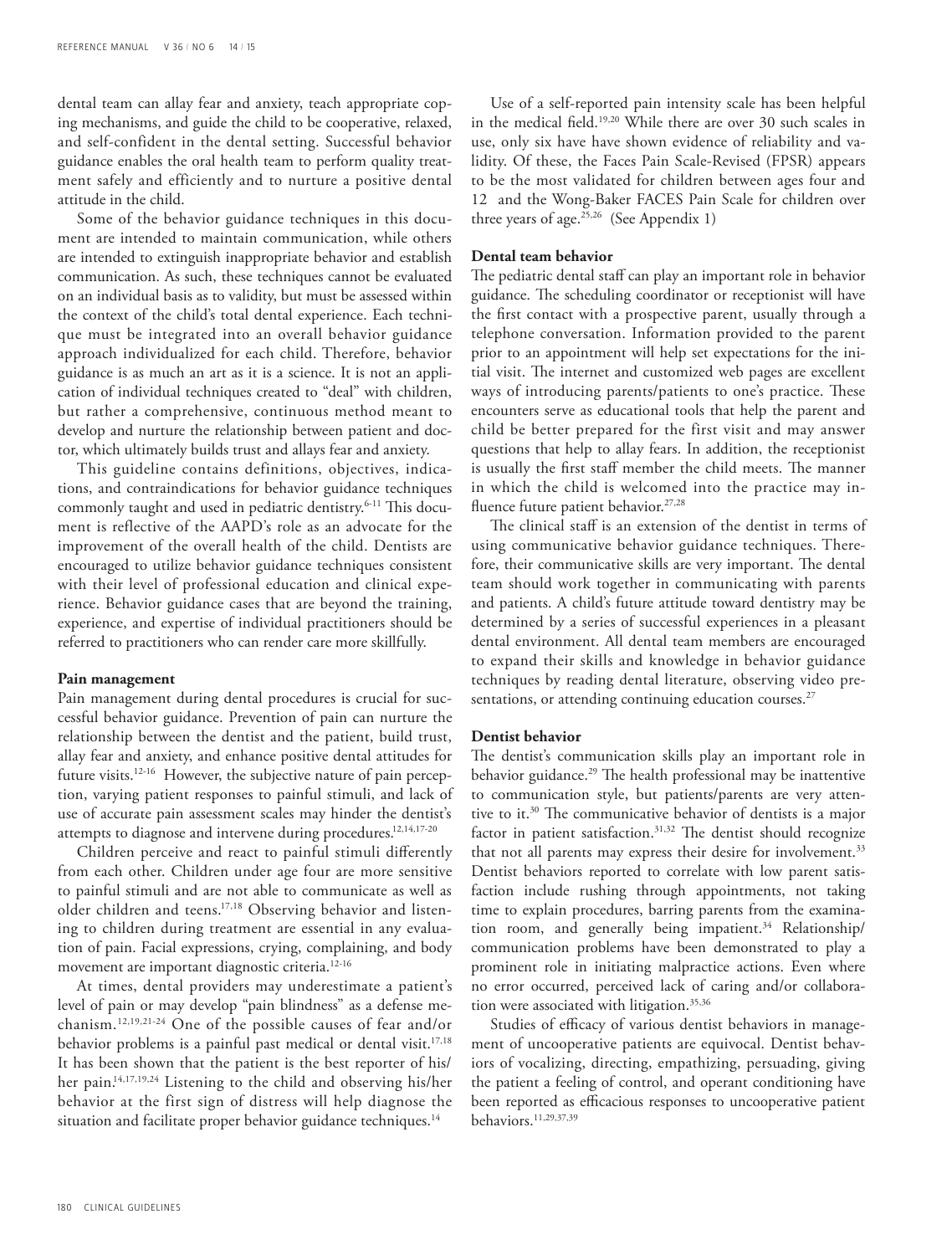#### **Parental influence**

Parents exert a significant influence on their child's behavior, especially if they had previous negative dental experiences.<sup>19,40,41</sup> An anxious or fearful parent may affect the child's behavior negatively.19,40,42 Educating the parent before the child's first dental visit is important. Discussing the office procedures on the initial telephone call, followed by sending office information and an invitation to visit the office website or even an office "pre-visit", may be helpful in reducing parental anxiety.<sup>11</sup>

Parenting styles in America have evolved in recent decades.<sup>42</sup> Practitioners are faced with challenges from an increasing number of children who many times are ill-equipped with the coping skills and self-discipline necessary to deal with new experiences in the dental office. Frequently, parental expectations for the child's behavior (eg, no tears) are unrealistic, while expectations for the dentist who guides their behavior are great.<sup>27</sup> Some parents may even try to dictate treatment, although their understanding of the procedure is lacking.<sup>27</sup> Effective communication with more demanding parents represents an opportunity for the dentist to carefully review behavior and treatment options and together decide what is in the child's best interests.29

Practitioners agree that good communication is important among the dentist, patient, and parent in building trust and confidence.29,43 Practitioners also are united in the fact that effective communication between the dentist and the child is paramount and requires focus on the part of both parties. Most children respond positively when their parent is in the treatment area.<sup>29,44-46</sup> Occasionally, the presence of a parent has a negative effect on the necessary communication between the child and the dentist.<sup>19,40</sup> Each practitioner has the responsibility to determine the communication and support methods that best optimize the treatment setting, recognizing his/her own skills, the abilities of the particular child, and the desires of the specific parent involved.

#### **Communication**

Communication (ie, imparting or interchange of thoughts, opinions, or information) may be accomplished by a number of means but, in the dental setting, it is affected primarily through dialogue, tone of voice, facial expression, and body language.

The four 'essential ingredients' of communication are:

- 1. The sender.
- 2. The message, including the facial expression and body language of the sender.
- 3. The context or setting in which the message is sent.
- 4. The receiver. 47

For successful communication to take place, all four elements must be present and consistent. Without consistency, there may be a poor 'fit' between the intended message and what is understood.<sup>47</sup>

Communicating with children poses special challenges for the dentist and the dental team. A child's cognitive development will dictate the level and amount of information interchange that can take place. It is impossible for a child to

perceive an idea for which he has no conceptual framework and unrealistic to expect a child patient to adopt the dentist's frame of reference. The dentist, therefore, must have a basic understanding of the cognitive development of children so, through appropriate vocabulary and body language, messages consistent with the receiver's intellectual development can be sent.<sup>47</sup>

Communication may be impaired when the sender's expression and body language are not consistent with the intended message. When body language conveys uncertainty, anxiety, or urgency, the dentist cannot effectively communicate confidence in his/her clinical skills.<sup>47</sup>

It is important to communicate with the child patient briefly at the beginning of a dental appointment to establish rapport and trust. Once a procedure begins, the dentist's ability to guide and shape behavior becomes paramount, and information sharing becomes secondary. The two-way interchange of information gives way to one-way guidance of behavior through commands. This type of interaction is called "requests and promises".48 When action must take place to reach a goal (eg, completion of the dental procedure), the dentist assumes the role of the requestor. Requests elicit promises from the patient that, in turn, establish a commitment to cooperate. The dentist must assure the child is comfortable and feeling no pain during the procedure and may need to frame the request in a number of ways in order to make the request effective. For example, reframing a previous command in an assertive voice with appropriate facial expression and body language is the basis for the technique of voice control. While voice control is classified as one of the means of communicative guidance, it may be considered aversive in nature by some parents.<sup>27,42,49-51</sup>

The importance of the context in which messages are delivered cannot be overstated. The dental office may be made "child friendly" by the use of themes in its decoration, age-appropriate toys and games in the reception room or treatment areas, and smaller scale furniture. The operatory, however, may contain distractions (eg, another child crying) that, for the patient, produce anxiety and interfere with communication. Dentists and other members of the dental team may find it advantageous to provide certain information (eg, post-operative instructions, preventive counseling) away from the operatory and its many distractions.<sup>27</sup>

#### **Patient assessment**

The response of a child patient to the demands of dental treatment is complex and determined by many factors. Multiple studies have demonstrated that a minority of children with uncooperative behavior have dental fears and that not all fearful children present dental behavior guidance problems.<sup>41,52,53</sup> Child age/cognitive level, 41,54-57 temperament/personality characteristics,  $52,53,58-60$  anxiety and fear,  $41,53,61$  reaction to strangers,  $62$ previous dental experiences, 41,55,63 and maternal dental anxiety63-65 influence a child's reaction to the dental setting.

The dentist should include an evaluation of the child's cooperative potential as part of treatment planning. Information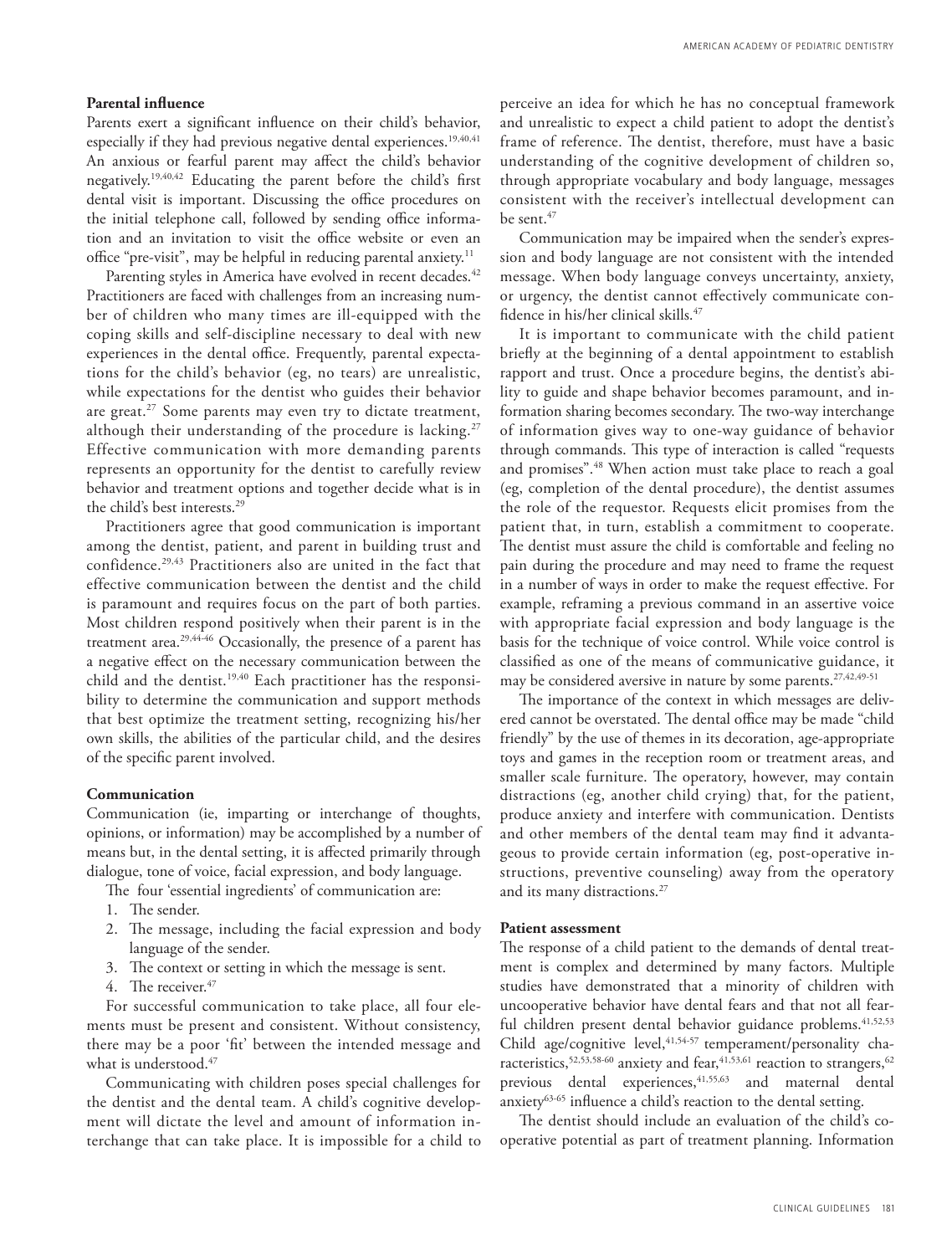can be gathered by observation of and interacting with the child and by questioning the child's parent. For example, questions concerning the child's behavior at the physician's office may provide valuable insight into fear levels during routine visits and visits where painful stimuli were used.<sup>14,17,18</sup> Ideal assessment methods are valid, allow for limited cognitive and language skills, and are easy to use in a clinical setting. Assessment tools that have demonstrated some efficacy in the pediatric dental setting, along with a brief description of their purpose, are listed in Appendix 2.<sup>41,56,58,59,65-73</sup> No single assessment method or tool is completely accurate in predicting a child patient's behavior for dental treatment, but awareness of the multiple influences on child behavior may aid in treatment planning for the pediatric patient.

Since children exhibit a broad range of physical, intellectual, emotional, and social development and a diversity of attitudes and temperament, it is important that dentists have a wide range of behavior guidance techniques to meet the needs of the individual child and be tolerant and flexible in their implementation.<sup>11,29</sup> Dentists also should record the child's behavior as a diagnostic aid for future visits.<sup>18</sup> One of the more reliable and frequently used behavior rating systems in both clinical dentistry and research is the Frankl Scale.<sup>11,18</sup> This scale (see Appendix 3) separates observed behaviors into four categories ranging from definitely negative to definitely positive.<sup>11,24</sup>

## **Barriers**

Unfortunately, various barriers may hinder the achievement of a successful outcome. Developmental delay, physical/mental disability, and acute or chronic disease all are potential reasons for noncompliance. Reasons for noncompliance in the healthy, communicating child often are more subtle and difficult to diagnose. Major factors contributing to poor cooperation can include fears transmitted from parents, a previous unpleasant and/or painful dental or medical experience, inadequate preparation for the first encounter in the dental environment, or dysfunctional parenting practices.  $41,54,55$ 

To alleviate these barriers, the dentist should become a teacher. The dentist's methods should include active listening and observation of the child's body language, assessing the patient's developmental level and comprehension skills, directing a message to that level, and having a patient who is attentive to the message being delivered (ie, good communication). To deliver quality dental treatment safely and develop an educated patient, the "teacher-student" roles and relationship must be established and maintained.<sup>11,29</sup> Another way to reduce barriers is to establish a dental home<sup>74</sup> as early as possible. The dental home provides an ongoing relationship between the dentist, patient, and parent to facilitate communication and positive attitude and behaviors.<sup>29,74</sup> Early preventive care leads to less dental disease, decreased treatment needs, and fewer opportunities for negative experiences.<sup>29,74</sup>

#### **Deferred treatment**

Dental disease usually is not life-threatening and the type and timing of dental treatment can be deferred in certain circumstances. When a child's behavior prevents routine delivery of oral health care using communicative guidance techniques, the dentist must consider the urgency of dental need when determining a plan of treatment.<sup>75,76</sup> Rapidly advancing disease, trauma, pain, or infection usually dictates prompt treatment. Deferring some or all treatment or employing therapeutic interventions [eg, interim therapeutic restoration (ITR),<sup>77,78</sup> fluoride varnish, antibiotics for infection control] until the child is able to cooperate may be appropriate when based upon an individualized assessment of the risks and benefits of that option. The dentist must explain the risks and benefits of deferred or alternative treatments clearly, and informed consent must be obtained from the parent.<sup>76,79</sup>

Treatment deferral also should be considered in cases when treatment is in progress and the patient's behavior becomes hysterical or uncontrollable. In such cases, the dentist should halt the procedure as soon as possible, discuss the situation with the patient/parent, and either select another approach for treatment or defer treatment based upon the dental needs of the patient. If the decision is made to defer treatment, the practitioner immediately should complete the necessary steps to bring the procedure to a safe conclusion before ending the appointment.75,77,78

Caries risk should be reevaluated when treatment options are compromised due to child behavior. The AAPD has developed caries risk-assessment forms and management protocols80; they provide a means of classifying caries risk at a point in time and can be applied periodically to assess changes in an individual's risk status along with suggestions on caries management. An individualized preventive program, including appropriate parent education and a dental recall schedule, should be recommended after evaluation of the patient's caries risk, oral health needs, and abilities. Topical fluorides (eg, brush-on gels, fluoride varnish, professional application during prophylaxis) may be indicated.81 ITR may be useful as both preventive and therapeutic approaches.77,78

#### **Informed consent**

Regardless of the behavior guidance techniques utilized by the individual practitioner, all guidance decisions must be based on a subjective evaluation weighing benefits and risks to the child. The need for treatment, consequences of deferred treatment, and potential physical/emotional trauma must be considered.76,79

Decisions regarding the use of behavior guidance techniques other than communicative management cannot be made solely by the dentist. They must involve a parent and, if appropriate, the child. The dentist serves as the expert on dental care (ie, the timing and techniques by which treatment can be delivered). The parent shares with the practitioner the decision whether or not to treat and must be consulted regarding treatment strategies and potential risks. Therefore, the successful completion of diagnostic and therapeutic services is viewed as a partnership of dentist, parent, and child.29,43,50

Informing the parent about the nature, risk, and benefits of the technique to be used and any professionally-recognized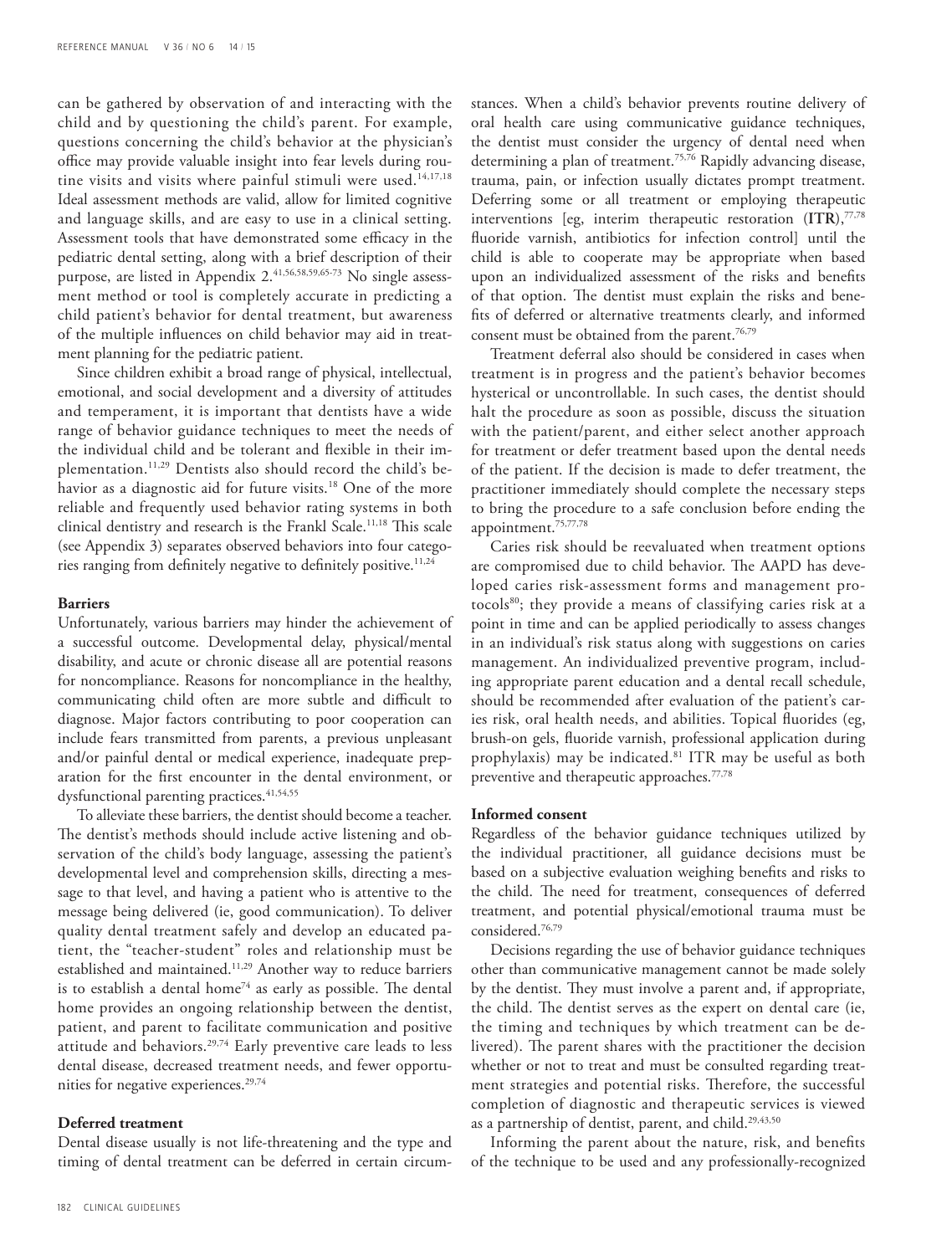or evidence-based alternative techniques is essential to obtaining informed consent.79 All questions must be answered to the parent's understanding.<sup>76,79</sup>

Communicative management, by virtue of being a basic element of communication, requires no specific consent. All other behavior guidance techniques require informed consent consistent with the AAPD's Guideline on Informed Consent<sup>79</sup> and applicable state laws. In the event of an unanticipated reaction to dental treatment, it is incumbent upon the practitioner to protect the patient and staff from harm. Following immediate intervention to assure safety, if techniques must be altered to continue delivery of care, the dentist must have informed consent for the alternative methods.<sup>76,79</sup>

#### **Summary**

- Behavior guidance is based on scientific principles. The proper implementation of behavior guidance requires an understanding of these principles. Behavior guidance, however, is more than pure science and requires skills in communication, empathy, coaching, tolerance, flexibility, and active listening. As such, behavior guidance is a clinical art form and a skill built on a foundation of science.
- The goals of behavior guidance are to establish communication, alleviate fear and anxiety, deliver quality dental care, build a trusting relationship between dentist, child, and parent, and promote the child's positive attitude toward oral/dental health and oral health care.
- The urgency of the child's dental needs must be considered when planning treatment. Deferral or modification of treatment sometimes may be necessary until routine care can be provided using appropriate behavior guidance techniques.
- All decisions regarding use of behavior guidance techniques must be based upon a benefit vs. risk evaluation. As part of the process of obtaining informed consent, the dentist's recommendations regarding use of techniques (other than communicative guidance) must be explained to the parent's understanding and acceptance. Parents share in the decisionmaking process regarding treatment of their children.
- The staff must be trained carefully to support the dentist's efforts and welcome the patient and parent into a child-friendly environment that will facilitate behavior guidance and a positive dental visit.
- Pain management during dental procedures is crucial for successful behavior guidance and enhancing positive dental attitudes for future visits. Listening to the chld and observing his/her behavior at the first sign of distress will be helpful in diagnosing the situation and facilitating properbehavior guidance techniques.
- Parents exert a significant influence on the behavior of their children. Educating the parents before their child's visit may be helpful and promote a positive dental experience.
- Dentists should record the patient's behavior at each visit. This will serve as a documentation of past behavior and aid in diagnosis for future visits.

# Recommendations

# **Basic behavior guidance**

# *Communication and communicative guidance*

Communicative management and appropriate use of commands are used universally in pediatric dentistry with both the cooperative and uncooperative child. In addition to establishing a relationship with the child and allowing for the successful completion of dental procedures, these techniques may help the child develop a positive attitude toward oral health. Communicative management comprises a host of techniques that, when integrated, enhance the evolution of a cooperative patient. Rather than being a collection of singular techniques, communicative management is an ongoing subjective process that becomes an extension of the personality of the dentist. Associated with this process are the specific techniques of tell-show-do, voice control, nonverbal communication, positive reinforcement, and distraction. The dentist should consider the cognitive development of the patient, as well as the presence of other communication deficits (eg, hearing disorder), when choosing specific communicative management techniques.

## *Tell-show-do*

- *•* Description: Tell-show-do is a technique of behavior shaping used by many pediatric professionals. The technique involves verbal explanations of procedures in phrases appropriate to the developmental level of the patient (tell); demonstrations for the patient of the visual, auditory, olfactory, and tactile aspects of the procedure in a carefully defined, nonthreatening setting (show); and then, without deviating from the explanation and demonstration, completion of the procedure (do). The tell-show-do technique is used with communication skills (verbal and nonverbal) and positive reinforcement.<sup>10,28,29</sup>
- Objectives: The objectives of tell-show-do are to:
- teach the patient important aspects of the dental visit and familiarize the patient with the dental setting; and
- shape the patient's response to procedures through de sensitization and well-described expectations.
- Indications: May be used with any patient.
- Contraindications: None.

#### *Voice control*

- Description: Voice control is a controlled alteration of voice volume, tone, or pace to influence and direct the patient's behavior. Parents unfamiliar with this possibly aversive tech nique may benefit from an explanation prior to its use to prevent misunderstanding.10,11,28,29
- Objectives: The objectives of voice control are to:
	- gain the patient's attention and compliance;
	- avert negative or avoidance behavior; and
	- establish appropriate adult-child roles.
- Indications: May be used with any patient.
- Contraindications: Patients who are hearing impaired.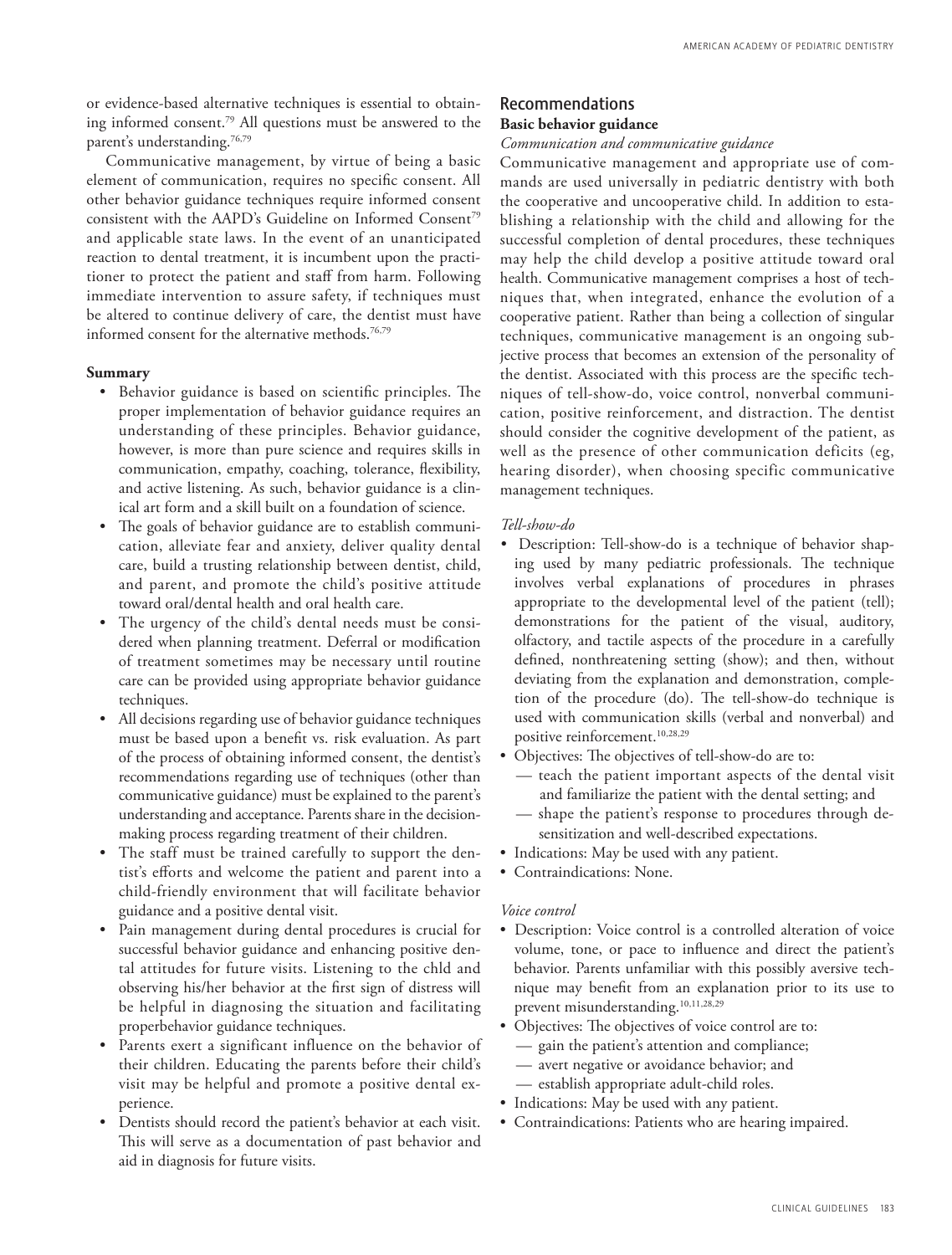#### *Nonverbal communication*

- Description: Nonverbal communication is the reinforcement and guidance of behavior through appropriate contact, pos ture, facial expression, and body language.<sup>10,28,29,50</sup>
- Objectives: The objectives of nonverbal communication are to:
	- enhance the effectiveness of other communicative man agement techniques; and
- gain or maintain the patient's attention and compliance.
- Indications: May be used with any patient.
- Contraindications: None.

## *Positive reinforcement*

- Description: In the process of establishing desirable patient behavior, it is essential to give appropriate feedback. Positive reinforcement is an effective technique to reward desired behaviors and, thus, strengthen the recurrence of those be haviors. Social reinforcers include positive voice modulation, facial expression, verbal praise, and appropriate physical demonstrations of affection by all members of the dental team. Nonsocial reinforcers include tokens and toys.
- Objective: To reinforce desired behavior.<sup>10,11,47,48</sup>
- Indications: May be used with any patient.
- Contraindications: None.

## *Distraction*

- Description: Distraction is the technique of diverting the patient's attention from what may be perceived as an unpleasant procedure. Giving the patient a short break during a stressful procedure can be an effective use of distraction prior to considering more advanced behavior guidance techniques.<sup>11,47,48</sup>
- Objectives: The objectives of distraction are to:
- decrease the perception of unpleasantness; and — avert negative or avoidance behavior.
- Indications: May be used with any patient.
- Contraindications: None.

## *Parental presence/absence*

• Description: The presence or absence of the parent sometimes can be used to gain cooperation for treatment. A wide diversity exists in practitioner philosophy and parental attitude regarding parents' presence or absence during pediatric dental treatment. As establishment of a dental home by 12 months of age continues to grow in acceptance, parents will expect to be with their infants and young children during examinations as well as during treatment. Parental involvement, especially in their children's health care, has changed dramatically in recent years.<sup>29,82</sup> Parents' desire to be present during their child's treatment does not mean they intellectually distrust the dentist. It might mean they are uncomfortable if they visually cannot verify their child's safety. It is important to understand the changing emotional needs of parents because of the growth of a latent but natural sense to be protective of their children.<sup>45</sup> Practitioners should become accustomed to this added involvement of

parents and welcome the questions and concerns for their children. Practitioners must consider parents' desires and wishes and be open to a paradigm shift in their own thinking.27,29,4,44,45

- Objectives: The objectives of parental presence/absence are: For parents to:
- participate in infant examinations and/or treatment (if asked);
- offer very young children physical and psychological support; and
- observe the reality of their child's treatment.

For practitioners to:

- gain the patient's attention and improve compliance;
- avert negative or avoidance behaviors;
- establish appropriate dentist-child roles;
- enhance effective communication among the dentist, child, and parent;
- minimize anxiety and achieve a positive dental experi ence; and
- facilitate rapid informed consent for changes in treatment or behavior guidance.
- Indications: May be used with any patient.
- Contraindications: Parents who are unwilling or unable to extend effective support (when asked).

## *Nitrous oxide/oxygen inhalation*

• Description: Nitrous oxide/oxygen inhalation is a safe and effective technique to reduce anxiety and enhance effective communication. Its onset of action is rapid, the effects easily are titrated and reversible, and recovery is rapid and complete. Additionally, nitrous oxide/oxygen inhalation mediates a variable degree of analgesia, amnesia, and gag reflex reduction. The need to diagnose and treat, as well as the safety of the patient and practitioner, should be considered before the use of nitrous oxide/oxygen analgesia/anxiolysis. Detailed information concerning the indications, contraindications, and additional clinical considerations may be found in the Guideline on Use of Nitrous Oxide for Pediatric Dental Patients.<sup>1</sup>

## **Advanced behavior guidance**

Most children can be managed effectively using the techniques outlined in basic behavior guidance. These basic behavior guidance techniques should form the foundation for all of the management activities provided by the dentist. Children, however, occasionally present with behavioral considerations that require more advanced techniques. These children often cannot cooperate due to lack of psychological or emotional maturity and/or mental, physical, or medical disability. The advanced behavior guidance techniques commonly used and taught in advanced pediatric dental training programs include protective stabilization, sedation, and general anesthesia.<sup>8</sup> They are extensions of the overall behavior guidance continuum with the intent to facilitate the goals of communication, cooperation, and delivery of quality oral health care in the difficult patient. Skillful diagnosis of behavior and safe and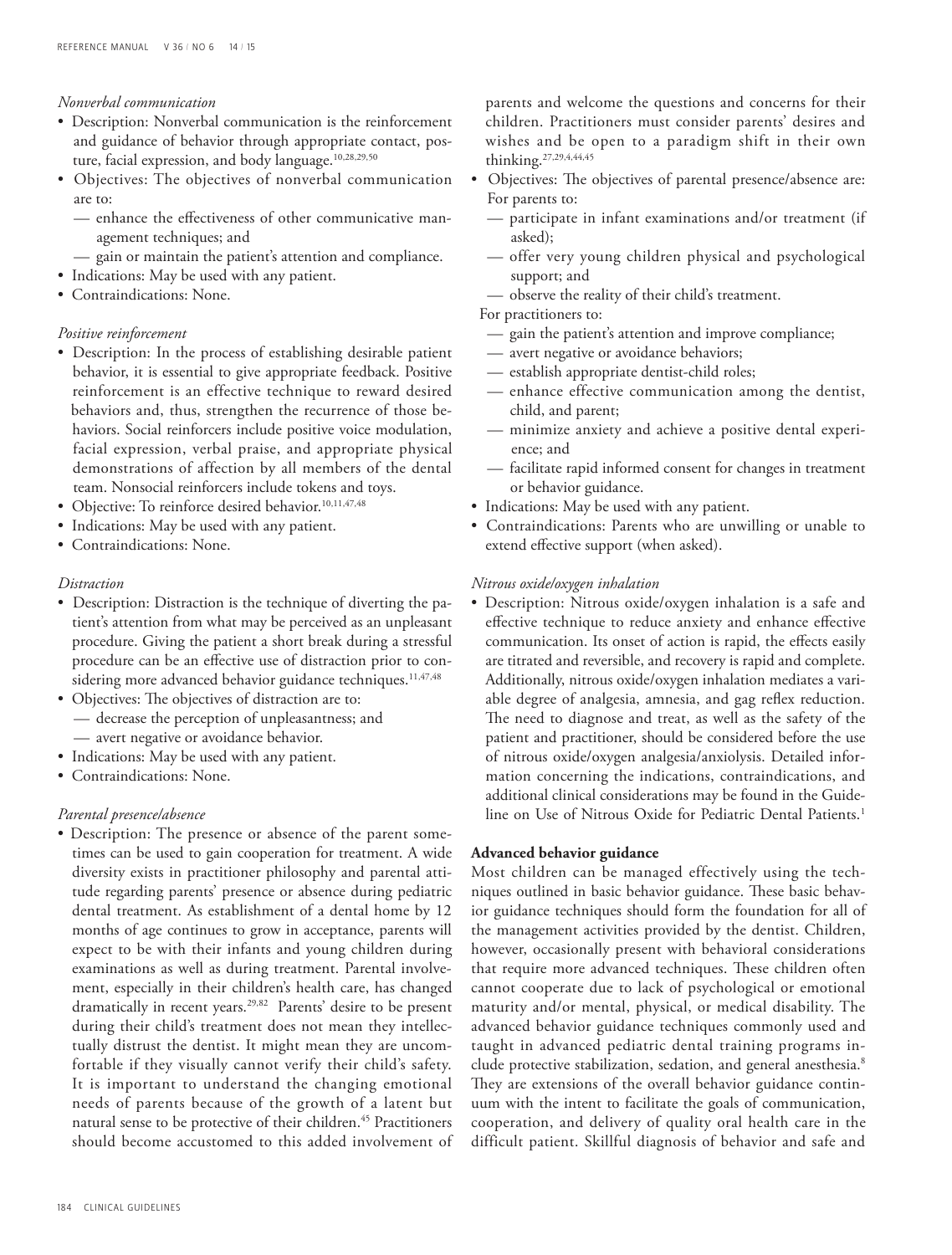effective implementation of these techniques necessitate knowledge and experience that are generally beyond the core knowledge students receive during predoctoral dental education. While most predoctoral programs provide didactic exposure to treatment of very young children (ie, aged birth through two years), patients with special health care needs, and advanced behavior guidance techniques, hands-on experience is lacking.84 A minority of programs provides educational experiences with these patient populations, while few provide hands-on exposure to advanced behavior guidance techniques.84 "On average, predoctoral pediatric dentistry programs teach students to treat children four years of age and older, who are generally well behaved and have low levels of caries."84 Dentists considering the use of these advanced behavior guidance techniques should seek additional training through a residency program, a graduate program, and/or an extensive continuing education course that involves both didactic and experiential mentored training.

#### *Protective stabilization*

• Description: The use of any type of protective stabilization in the treatment of infants, children, adolescents, or patients with special health care needs is a topic that concerns health care providers, care givers, and the public.<sup>28,76,84-91</sup> The broad definition of protective stabilization is the restriction of patient's freedom of movement, with or without the patient's permission, to decrease risk of injury while allowing safe completion of treatment. The restriction may involve another human(s), a patient stabilization device, or a combination thereof. The use of protective stabilization has the potential to produce serious consequences, such as physical or psychological harm, loss of dignity, and violation of a patient's rights. Stabilization devices placed around the chest may restrict respirations; they must be used with caution, especially for patients with respiratory compromise (eg, asthma) and/or who will receive medications (ie, local anesthetics, sedatives) that can depress respirations. Because of the associated risks and possible consequences of use, the dentist is encouraged to evaluate thoroughly its use on each patient and possible alternatives.<sup>76,92</sup> Careful, continuous monitoring of the patient is mandatory during protective stabilization.<sup>76,92</sup>

Partial or complete stabilization of the patient sometimes is necessary to protect the patient, practitioner, staff, or the parent from injury while providing dental care. Protective stabilization can be performed by the dentist, staff, or parent with or without the aid of a restrictive device.<sup>76,92</sup> The dentist always should use the least restrictive, but safe and effective, protective stabilization.76,92 The use of a mouth prop in a compliant child is not considered protective stabilization.

The need to diagnose, treat, and protect the safety of the patient, practitioner, staff, and parent should be considered prior to the use of protective stabilization. The decision to use protective stabilization must take into consideration:

- alternative behavior guidance modalities;
- dental needs of the patient;
- the effect on the quality of dental care;
- the patient's emotional development; and
- the patient's medical and physical considerations.

Protective stabilization, with or without a restrictive device, performed by the dental team requires informed consent from a parent. Informed consent must be obtained and documented in the patient's record prior to use of protective stabilization. Due to the possible aversive nature of the technique, informed consent also should be obtained prior to a parent's performing protective stabilization during dental procedures. Furthermore, when appropriate, an explanation to the patient regarding the need for restraint, with an opportunity for the patient to respond, should occur.<sup>76,79,93</sup>

In the event of an unanticipated reaction to dental treatment, it is incumbent upon the practitioner to protect the patient and staff from harm. Following immediate intervention to assure safety, if techniques must be altered to continue delivery of care, the dentist must have informed consent for the alternative methods.75

The patient's record must include:

- informed consent for stabilization;
- indication for stabilization;
- type of stabilization;
- the duration of application of stabilization; and
- behavior evaluation/rating during stabilization.
- Objectives: The objectives of patient stabilization are to:
	- reduce or eliminate untoward movement;
	- protect patient, staff, dentist, or parent from injury; and
- facilitate delivery of quality dental treatment.
- Indications: Patient stabilization is indicated when:
	- patients require immediate diagnosis and/or limited treatment and cannot cooperate due to lack of maturity or mental or physical disability;
	- the safety of the patient, staff, dentist, or parent would be at risk without the use of protective stabilization; and
	- sedated patients require limited stabilization to help re duce untoward movement.
- Contraindications: Patient stabilization is contraindicated for:
	- cooperative non-sedated patients;
	- patients who cannot be immobilized safely due to asso ciated medical or physical conditions;
	- patients who have experienced previous physical or psy chological trauma from protective stabilization (unless no other alternatives are available); and
	- non-sedated patients with non-emergent treatment re quiring lengthy appointments.
- Precautions: The following precautions should be taken:
	- the patient's medical history must be reviewed carefully to ascertain if there are any medical conditions (eg, asthma) which may compromise respiratory function;
	- tightness and duration of the stabilization must be monitored and reassessed at regular intervals;
	- stabilization around extremities or the chest must not actively restrict circulation or respiration; and
	- stabilization should be terminated as soon as possible in a patient who is experiencing severe stress or hysterics to prevent possible physical or psychological trauma.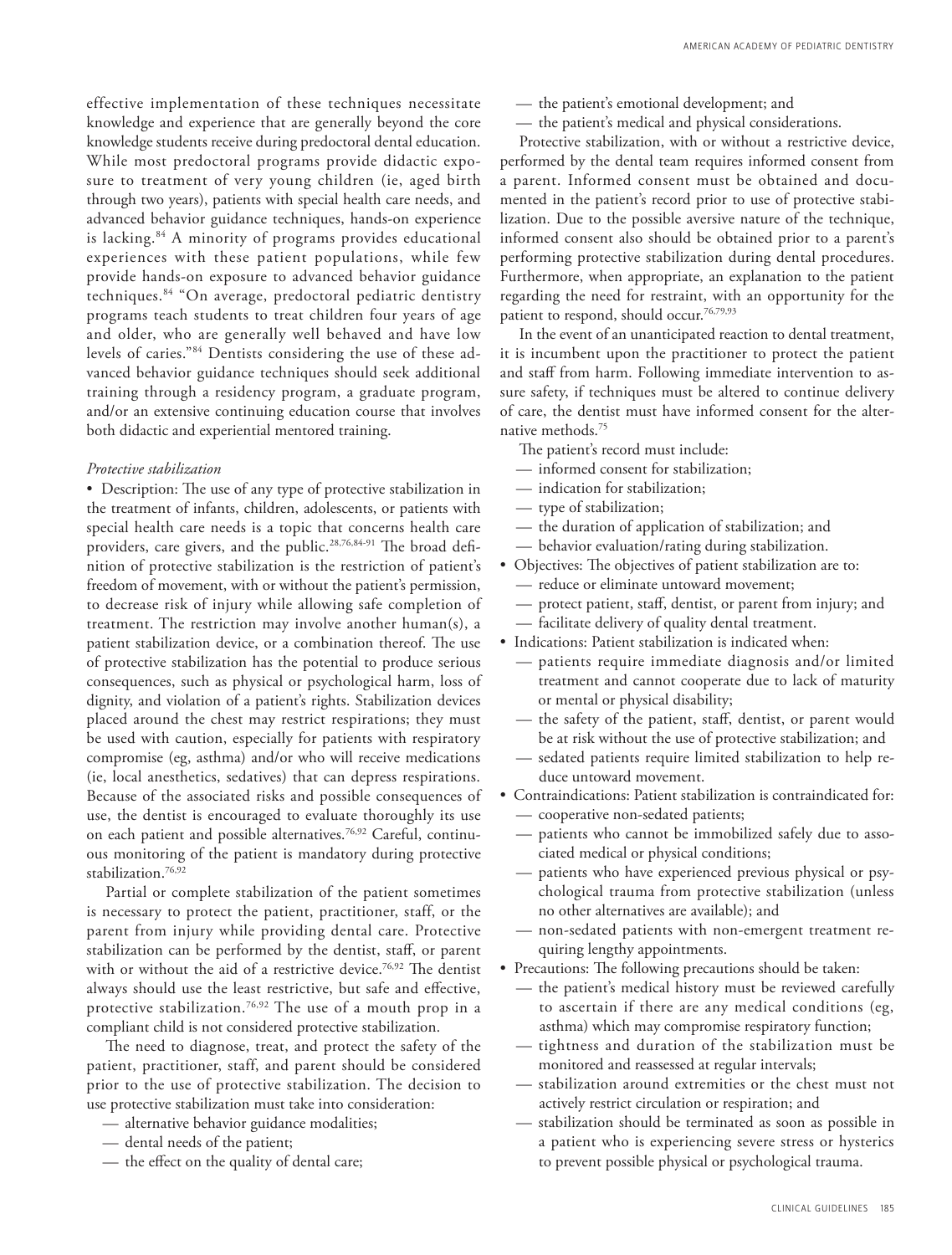#### *Sedation*

• Description: Sedation can be used safely and effectively with patients unable to receive dental care for reasons of age or mental, physical, or medical condition. Background information and documentation for the use of sedation is detailed in the Guideline for Monitoring and Management of Pediatric Patients During and After Sedation for Diagnostic and Therapeutic Procedures.2

The need to diagnose and treat, as well as the safety of the patient, practitioner, and staff, should be considered for the use of sedation. The decision to use sedation must take into consideration:

- alternative behavioral guidance modalities;
- dental needs of the patient;
- the effect on the quality of dental care;
- the patient's emotional development; and
- the patient's medical and physical considerations.
- Documentation shall include<sup>2</sup>:
- informed consent. Informed consent must be obtained from the parent and documented prior to the use of sedation;
- instructions and information provided to the parent;
- health evaluation;
- a time-based record that includes the name, route, site, time, dosage, and patient effect of administered drugs;
- the patient's level of consciousness, responsiveness, heart rate, blood pressure, respiratory rate, and oxygen satura tion at the time of treatment and until predetermined discharge criteria have been attained;
- adverse events (if any) and their treatment; and
- time and condition of the patient at discharge.
- Objectives: The goals of sedation are to:
	- guard the patient's safety and welfare;
	- minimize physical discomfort and pain;
	- control anxiety, minimize psychological trauma, and maximize the potential for amnesia;
	- control behavior and/or movement so as to allow the safe completion of the procedure; and
	- return the patient to a state in which safe discharge from medical supervision, as determined by recognized cri teria, is possible.
- Indications: Sedation is indicated for:
	- fearful, anxious patients for whom basic behavior gui dance techniques have not been successful;
	- patients who cannot cooperate due to a lack of psycho logical or emotional maturity and/or mental, physical, or medical disability; and
	- patients for whom the use of sedation may protect the developing psyche and/or reduce medical risk.
- Contraindications: The use of sedation is contraindicated for:
	- the cooperative patient with minimal dental needs; and
	- predisposing medical and/or physical conditions which would make sedation inadvisable.

#### *General anesthesia*

• Description: General anesthesia is a controlled state of unconsciousness accompanied by a loss of protective reflexes, including the ability to maintain an airway independently and respond purposefully to physical stimulation or verbal command. The use of general anesthesia sometimes is necessary to provide quality dental care for the child. Depending on the patient, this can be done in a hospital or an ambulatory setting, including the dental office. Additional background information may be found in the Guideline on Use of Anesthesia Care Personnel in the Administration of Office-based Deep Sedation/General Anesthesia to the Pediatric Dental Patient.<sup>3</sup>

The need to diagnose and treat, as well as the safety of the patient, practitioner, and staff, should be considered for the use of general anesthesia. The decision to use general anesthesia must take into consideration:

- alternative behavioral guidance modalities;
- dental needs of the patient;
- the effect on the quality of dental care;
- the patient's emotional development; and
- the patient's medical status.

Prior to the delivery of general anesthesia, appropriate documentation shall address the rationale for use of general anesthesia, informed consent, instructions provided to the parent, dietary precautions, and preoperative health evaluation. Because laws and codes vary from state to state, minimal requirements for a time-based anesthesia record should include:

- the patient's heart rate, blood pressure, respiratory rate, and oxygen saturation at specific intervals throughout the procedure and until predetermined discharge cri teria have been attained;
- the name, route, site, time, dosage, and patient effect of administered drugs, including local anesthesia;
- adverse events (if any) and their treatment; and
- that discharge criteria have been met, the time and con dition of the patient at discharge, and into whose care the discharge occurred.
- Objectives: The goals of general anesthesia are to:
	- provide safe, efficient, and effective dental care;
	- eliminate anxiety;
	- reduce untoward movement and reaction to dental treatment;
	- aid in treatment of the mentally, physically, or medically compromised patient; and
	- eliminate the patient's pain response.
- Indications: General anesthesia is indicated for:
	- patients who cannot cooperate due to a lack of psycho logical or emotional maturity and/or mental, physical, or medical disability;
	- patients for whom local anesthesia is ineffective because of acute infection, anatomic variations, or allergy;
	- the extremely uncooperative, fearful, anxious, or uncommunicative child or adolescent;
	- patients requiring significant surgical procedures;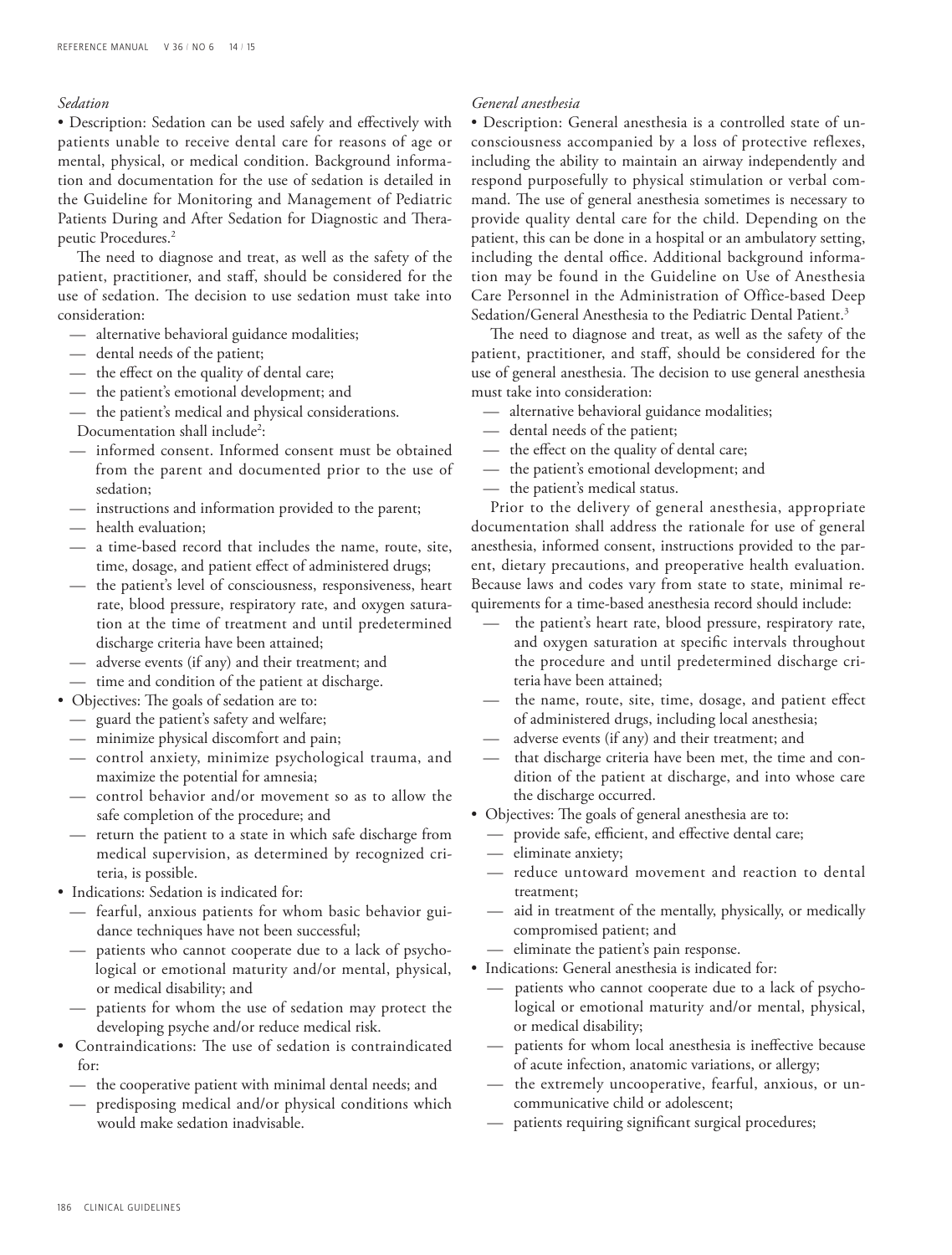- patients for whom the use of general anesthesia may protect the developing psyche and/or reduce medical risk; and
- patients requiring immediate, comprehensive oral/ dental care.
- Contraindications: The use of general anesthesia is contraindicated for:
	- a healthy, cooperative patient with minimal dental needs; and
	- predisposing medical conditions which would make general anesthesia inadvisable.

## APPENDIX 1. PAIN SCALES FOR USE WITH CHILDREN

# Faces Pain Scale – Revised (FPS-R) ®



#### *In the following instructions, say "hurt" or "pain", whichever seems right for a particular child.*

**"These faces show how much something can hurt. This face** [point to left-most face] **shows no pain. The faces show more and more pain** [point to each from left to right] **up to this one** [point to right-most face] **– it shows very much pain. Point to the face that shows how much you hurt** [right now]."

*Score the chosen face 0, 2, 4, 6, 8, or 10, counting left to right, so '0'= 'no pain' and '10'= very much pain.' Do not use words like 'happy' and 'sad'. This scale is intended to measure how children feel inside, not how their face looks.* 

This Faces Pain Scale–Revised® has been reproduced with permission of the International Association for<br>the Study of Pain® (IASP®). The figure may not be reproduced for any other purpose without permission. the Study of Pain® (IASP® ). The figure may not be reproduced for any other purpose without permission.



#### Wong-Baker FACES Pain Scale

*Brief word instructions:* Point to each face using the words to describe the pain intensity. Ask the child to choose face that best describes own pain and record the appropriate number.

*Original instructions:* Explain to the child that each face is for a child who feels happy because he has no pain (hurt) or sad because he has some or a lot of pain. Face 0 is very happy because he doesn't hurt at all. Face 1 hurts just a little bit. Face 2 hurts a little more. Face 3 hurts even more. Face 4 hurts a whole lot. Face 5 hurts as much as you can image, although you don't have to be crying to feel this bad. Ask the child to choose the face that best describes howhe is feeling. Rating scale is recommended for persons age 3 years and older.

From Hockenberry MJ, Wilson D: Wong's essentials of pediatric nursing, ed. 8, St. Louis, 2009, Mosby. Used with permission. Copyright Mosby.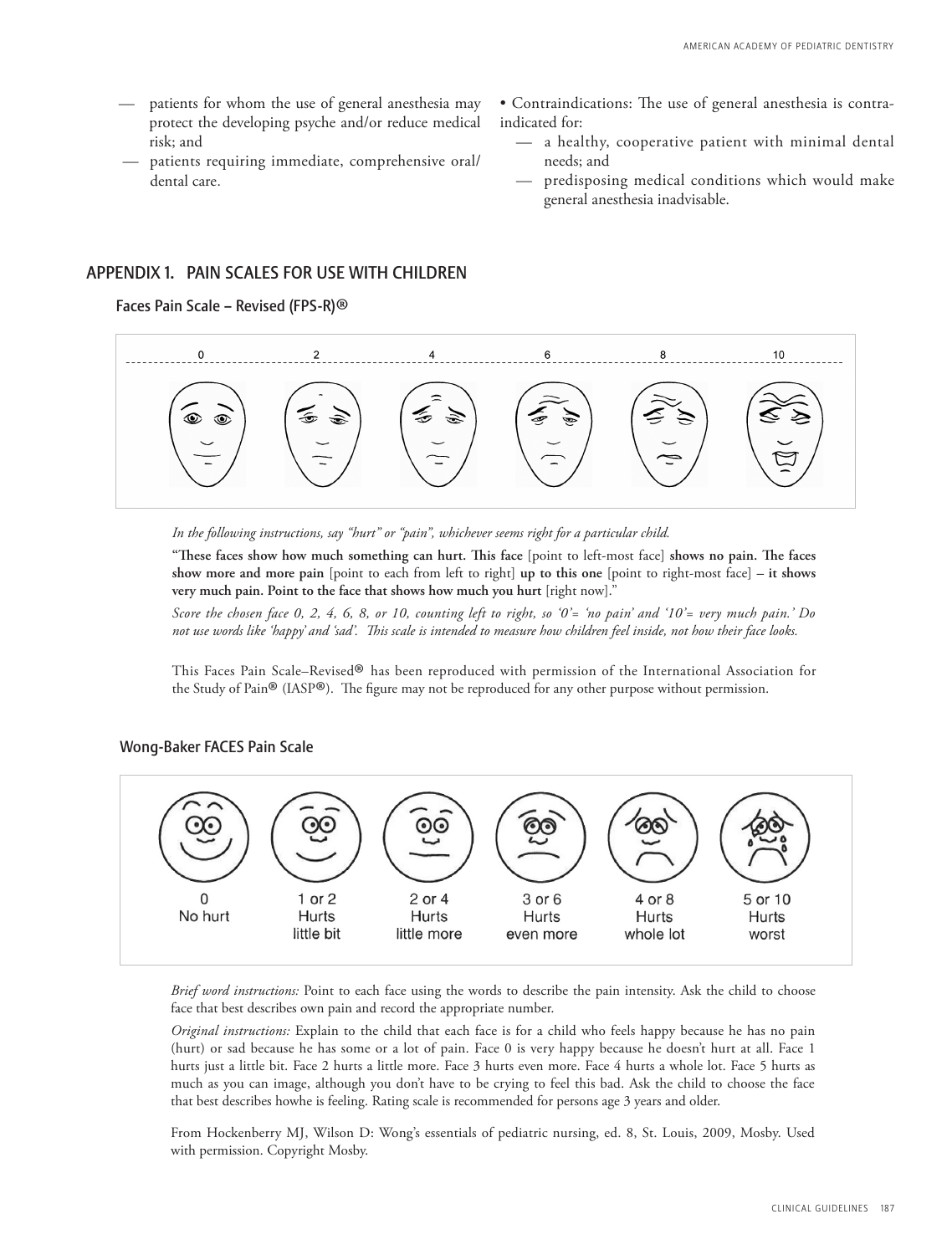# APPENDIX 2. PATIENT ASSESSMENT TOOLS

| Tool                                                 | Format                            | Application                                                                 | Reference  |
|------------------------------------------------------|-----------------------------------|-----------------------------------------------------------------------------|------------|
| Toddler temperament scale                            | Parent questionnaire              | Behavior of 12 to 36 months                                                 | 59,66      |
| Behavioral style questionnaire (BSQ)                 | Parent questionnaire              | Child temperament of 3 to 7 years                                           | 58,69      |
| Eyberg Child Behavior Inventory (ECBI)               | Parent questionnaire              | Frequency and intensity of 36 common<br>problem behaviors                   | 68         |
| Facial Image Scale (FIS)                             | Drawings of faces, child chooses  | Anxiety indicator suitable for young<br>preliterate children                | 69         |
| Children's Dental Fear Picture Test (CDFP)           | 3 picture subtests, child chooses | Dental fear assessment for children >5 years old                            | 70         |
| Child Fear Survey Schedule-Dental Subscale (CFSS-DS) | Parent questionnaire              | Dental fear assessment                                                      | 41, 71, 72 |
| Parent-Child Relationship Inventory (PCRI)           | Parent questionnaire              | Parent attitudes and behavior that may result<br>in child behavior problems | 56, 72     |
| Corah's dental anxiety scale (DAS)                   | Parent questionnaire              | Dental anxiety of parent                                                    | 41, 65, 73 |

# APPENDIX 3. FRANKL BEHAVIORAL RATING SCALE

|      | Definitely negative. Refusal of treatment, forceful crying, fearfulness, or any other overt evidence of extreme negativism.                                                                      |
|------|--------------------------------------------------------------------------------------------------------------------------------------------------------------------------------------------------|
|      | Negative. Reluctance to accept treatment, uncooperative, some evidence of negative attitude but not pronounced (sullen, withdrawn).                                                              |
| $+$  | Positive. Acceptance of treatment; cautious behavior at times; willingness to comply with the dentist, at times with reservation, but patient follows the dentist's<br>directions cooperatively. |
| $++$ | Definitely positive. Good rapport with the dentist, interest in the dental procedures, laughter and enjoyment.                                                                                   |

## **References**

- 1. American Academy of Pediatric Dentistry. Guideline on use of nitrous oxide for pediatric dental patients. Pediatr Dent 2011;33(special issue):181-4.
- 2. American Academy of Pedatrics, American Academy of Pediatric Dentistry. Guideline for monitoring and management of pediatric patients during and after sedation for diagnostic and therapeutic procedures. Pediatr Dent 2011;33(special issue):185-201.
- 3. American Academy of Pediatric Dentistry. Guideline on use of anesthesia personnel in the administration of officebased deep sedation/general anesthesia to the pediatric dental patient. Pediatr Dent 2011;33(special issue):202-4.
- 4. American Academy of Pediatric Dentistry. Proceedings of the consensus conference: Behavior management for the pediatric dental patient. American Academy of Pediatric Dentistry. Chicago, Ill. 1989.
- 5. American Academy of Pediatric Dentistry. Special issue: Proceedings of the conference on behavior management for the pediatric dental patient. Pediatr Dent 2004;26(2): 110-83.
- 6. American Dental Association Commission on Dental Accreditation. Accreditation Standards for Advanced Specialty Education Programs in Pediatric Dentistry. American Dental Association. Chicago, Ill; 1998.
- 7. Adair SM, Schafer TE, Rockman RA, Waller JL. Survey of behavior management teaching in predoctoral pediatric dentistry programs. Pediatr Dent 2004:26(2):143-50.
- 8. Adair SM, Rockman RA, Schafer TE, Waller JL. Survey of behavior management teaching in pediatric dentistry advanced education programs. Pediatr Dent 2004:26(2): 151-8.
- 9. Adair SM, Waller JL, Schafer TE, Rockman RA. A survey of members of the American Academy of Pediatric Dentistry on their use of behavior management techniques. Pediatr Dent 2004:26(2):159-66.
- 10. Pinkham JR. Patient management. In: Pinkham JR, Casamassimo PS, Fields HW Jr, McTigue DJ, Nowak AJ, eds. Pediatric Dentistry - Infancy through Adolescence. 4th ed. St Louis, Mo. Elsevier-Saunders Co: 2005;394-413.
- 11. Wright GZ, Stigers JI. Nonpharmacologic management of children's behaviors. In: Dean JA, Avery DR, Mc-Donald RE, eds. McDonald and Avery's Dentistry for the Child and Adolescent. 9th ed. Maryland Heights, Mo: Mosby-Elsevier; 2011:27-40.
- 12. Nutter DP. Good clinical pain practice for pediatric procedure pain: Iatrogenic considerations. J Calif Dent Assoc 2009;37(10):713-8.
- 13. Nutter DP. Good clinical pain practice for pediatric procedure pain: Target considerations. J Calif Dent Assoc 2009;37(10):719-22.
- 14. Nutter DP. Good clinical pain practice for pediatric procedure pain: Neurobiologic considerations. J Calif Dent Assoc 2009;37(10):705-10.
- 15. Nakai Y, Milgrom P, Mancl L, Coldwell SE, Domoto PK, Ramsay DS. Effectiveness of local anesthesia in pediatric dental practice. J Am Dent Assoc 2000;131(12):1699-705.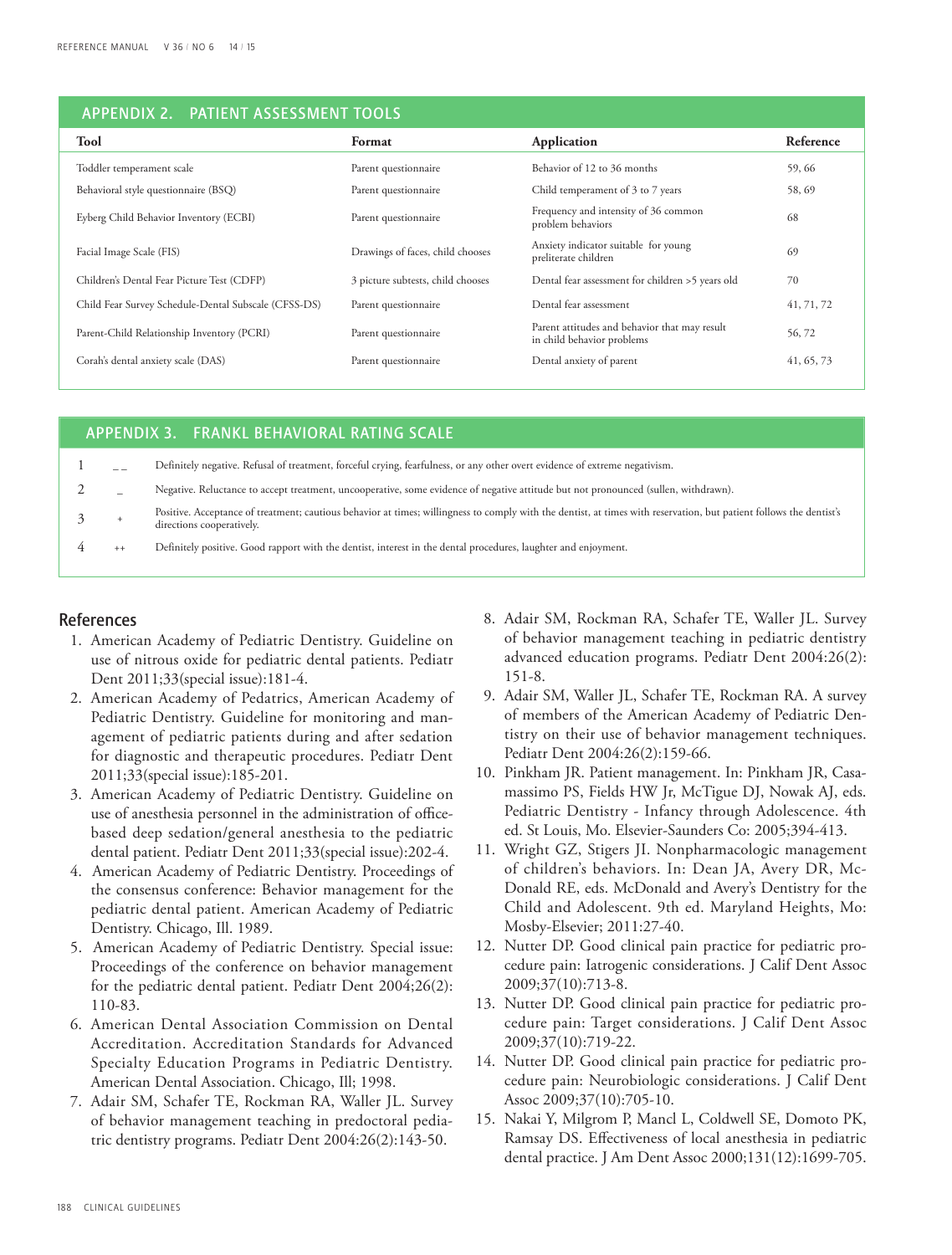- 16. American Academy of Pediatric Dentistry. Use of local anesthesia for pediatric dental patients. Pediatr Dent 2010;32(special issue):141-7.
- 17. Versloot J, Veerkamp J SJ, Hoogstraten J. Children's selfreported pain at the dentist. Pain 2008;137(2):389-94.
- 18. Klingberg G. Dental anxiety and behaviour management problems in paediatric dentistry: A review of background factors and diagnostics. Eur Arch Paediatr Dent 2007;  $8(4):11-5.$
- 19. Versloot J, Craig KD. The communication of pain in paediatric dentistry. Eur Arch Paediatr Dent 2009;10  $(2); 61-6.$
- 20. Stinson JN, Kavanagh T, Yamada J, Gill N, Stevens B. Systematic review of the psychometric properties, interpretability and feasibility of self-reporting pain intensity measures for use in clinical trials in children and adolescents. Pain 2006;125(1):143-57.
- 21. Rasmussen JK, Fredeniksen JA, Hallonsten AL, Poulsen S. Danish dentists' knowledge, attitudes and management of procedural dental pain in children: Association with demographic characteristics, structural factors, perceived stress during the administration of local analgesia and their tolerance towards pain. Int J Paediatr Dent 2005;15 (3):159-68.
- 22. Wondimu B, DahllÖf G. Attitudes of Swedish dentists to pain and pain management during dental treatment of children and adolescents. Euro J Paediatr Dent 2005;6  $(2):66-72.$
- 23. Murtomaa H, Milgrom P, Weinstein P, Vuopio T. Dentists' perceptions and management of pain experienced by children during treatment: A survey of groups of dentists in the USA and Finland. Int J Paediatr Dent 1966;6(1): 25-30.
- 24. Versloot J, Veerkamp JSJ, Hoogstraten J. Assessment of pain by the child, dentist, and independent observers. Pediatr Dent 2004;26(5):445-9.
- 25. Hicks CL, von Baeyer CL, Spafford P, van Korlaar I, Goodenough B. The Faces Pain Scale-Revised: Toward a common metric in pediatric pain measurement. Pain 2001; 93(2):173-83.
- 26. Hockenberry MJ, Wilson D. Wong's Essentials of Pediatric Nursing. 8th ed. St. Louis, Mo: Mosby, Inc; 2009: 162.
- 27. Sheller B. Challenges of managing child behavior in the 21st century dental setting. Pediatr Dent 2004;26(2): 111-3.
- 28. Law CS, Blain S. Approaching the pediatric dental patient: A review of nonpharmacologic behavior management strategies. J Calif Dent Assoc 2003;31(9):703-13.
- 29. Feigal RJ. Guiding and managing the child dental patient: A fresh look at old pedagogy. J Dent Educ 2001;65 (12):1369-77.
- 30. Hall JA, Roter DL, Katz NR. Task versus socioemotional behaviors in physicians. Med Care 1987;25(5): 399-412.
- 31. Gale EN, Carlsson SG, Eriksson A, Jontell M. Effects of dentists' behavior on patients' attitudes. J Am Dent Assoc 1984;109(3):444-6.
- 32. Schouten BC, Eijkman MA, Hoogstraten J. Dentists' and patients' communicative behavior and their satisfaction with the dental encounter. Community Dent Health 2003;20(1):11-5.
- 33. Lepper HS, Martin LR, DiMatteo MR. A model of nonverbal exchange in physician-patient expectations for patient involvement. J Nonverb Behav 1995;19(4):207-22.
- 34. Reichard A, Turnbull HR, Turnbull AP. Perspectives of dentists, families, and case managers on dental care for individuals with developmental disabilities in Kansas. Ment Retard 2001;39(4):268-85.
- 35. Lester GW, Smith SG. Listening and talking to patients: A remedy for malpractice suits. West J Med 1993;158 (3):268-72.
- 36. Beckman HB, Markakis KM, Suchman AL, Frankel RM. The doctor-patient relationship and malpractice. Lessons from plaintiff depositions. Arch Intern Med 1994;154 (12):1365-70.
- 37. Weinstein P, Getz T, Raetener P, Domoto P. The effect of dentists' behavior on fear-related behaviors in children. J Am Dent Assoc 1982;104(1):32-8.
- 38. ten Berge M, Veerkamp J, Hoogstraten J. Dentists' behavior in response to child dental fear. ASDC J Dent Child 1999;66(1):36-40.
- 39. Sarnat H, Arad P, Hanauer D, Shohami E. Communication strategies used during pediatric dental treatment: A pilot study. Pediatr Dent 2001;23(4):337-42.
- 40. Klingberg G, Berggren U. Dental problem behaviors in children of parents with severe dental fear. Swed Dent J 1992;16(1-2):27-32, 39.
- 41. Baier K, Milgrom P, Russell S, Mancl L, Yoshida T. Children's fear and behavior in private pediatric dentistry practices. Pediatr Dent 2004;26(4):316-21.
- 42. Long N. The changing nature of parenting in America. Pediatr Dent 2004;26(2):121-4.
- 43. Freeman R. Communicating with children and parents: Recommendations for a child-parent-centred approach for paediatric dentistry. Eur Arch Paediatr Dent 2008;9 (1):16-22.
- 44. Peretz B, Zadik D. Attitudes of parents toward their presence in the operatory during dental treatments to their children. J. Clin Pediatr Dent 1998;23(1):27-30.
- 45. Pinkham JR. An analysis of the phenomenon of increased parental participation during the child's dental experience. J Dent Child 1991;58(6):458-63.
- 46. Pfefferle JC, Machen JB, Fields HW Jr, Posnick WR. Child behavior in the dental setting relative to parental presence. Pediatr Dent 1982;4(4):311-6.
- 47. Chambers DW. Communicating with the young dental patient. J Am Dent Assoc 1976;93(4):793-9.
- 48. Pinkham JR. The roles of requests and promises in child patient management. J Dent Child 1993;60(3):169-74.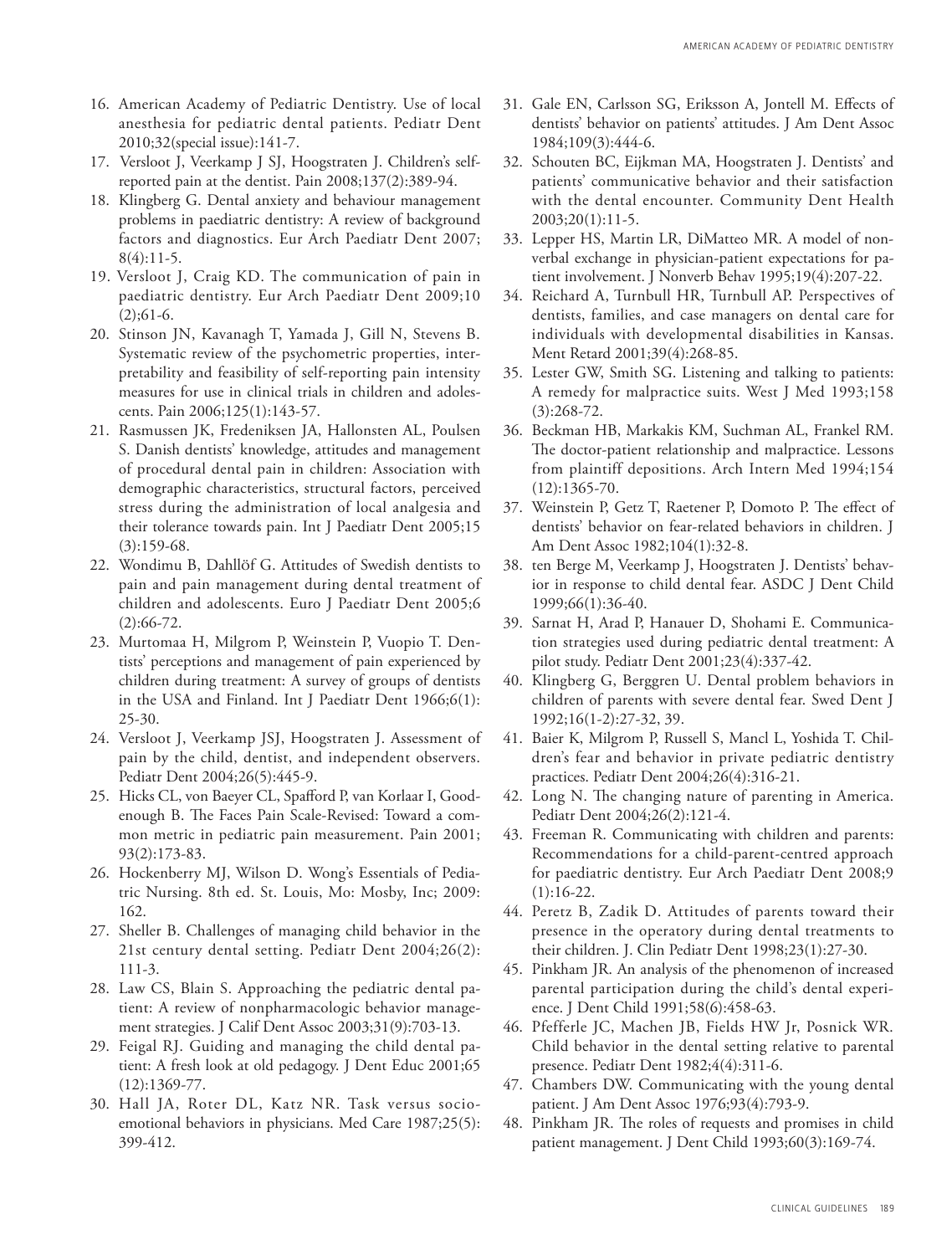- 49. Abushal MS, Adenubi JO. Attitudes of Saudi parents toward behavior management techniques in pediatric dentistry. J Dent Child 2003;70(2):104-10.
- 50. Eaton JJ, McTigue DJ, Fields HW Jr, Beck M. Attitudes of contemporary parents toward behavior management techniques used in pediatric dentistry. Pediatr Dent 2005;27(2):107-13.
- 51. Chambers DW. Behavior management techniques for pediatric dentists: An embarrassment of riches. ASDC J Dent Child 1977;44(1):30-4, 12.
- 52. Klingberg G, Broberg AG. Temperament and child dental fear. Pediatr Dent 1998;20(4):237-43.
- 53. Arnup K, Broberg AG, Berggren U, Bodin L. Lack of cooperation in pediatric dentistry: The role of child personality characteristics. Pediatr Dent 2002;24(2):119-28.
- 54. Rud B, Kisling E. The influence of mental development on children's acceptance of dental treatment. Scand J Dent Res 1973;81(5):343-52.
- 55. Brill WA. The effect of restorative treatment on children's behavior at the first recall visit in a private pediatric dental practice. J Clin Pediatr Dent 2002;26(4):389-94.
- 56. Allen KD, Hutfless S, Larzelere R. Evaluation of two predictors of child disruptive behavior during restorative dental treatment. J Dent Child 2003;70(3):221-5.
- 57. Cunha RF, Delbem ACB, Percinoto C, Melhado FL. Behavioral evaluation during dental care in children ages 0 to 3 years. J Dent Child 2003;70(2):100-3.
- 58. Radis FG, Wilson S, Griffen AL, Coury DL. Temperament as a predictor of behavior during initial dental examination in children. Pediatr Dent 1994;16(2):121-7.
- 59. Lochary ME, Wilson S, Griffen AL, Coury DL. Temperament as a predictor of behavior for conscious sedation in dentistry. Pediatr Dent 1993;15(5):348-52.
- 60. Jensen B, Stjernqvist K. Temperament and acceptance of dental treatment under sedation in preschool children. Acta Odontol Scand 2002;60(4):231-6.
- 61. Arnup K, Broberg AG, Berggren U, Bodin L. Treatment outcome in subgroups of uncooperative child dental patients: An exploratory study. Int J Paediatr Dent 2003; 13(5):304-19.
- 62. Holst A, Hallonsten AL, Schroder U, Ek L, Edlund K. Prediction of behavior-management problems in 3-yearold children. Scand J Dent Res 1993;101(2):110-4.
- 63. Klingberg G, Berggen U, Carlsson SG, Noren JG. Child dental fear: Cause related factors and clinical effects. Eur J Oral Sci 1995;103(6):405-12.
- 64. Johnson R, Baldwin DC. Maternal anxiety and child behavior. J Dent Child 1969;36(2):87-92.
- 65. Peretz B, Nazarian Y, Bimstein E. Dental anxiety in a students' pediatric dental clinic: Children, parents and students. Int J Paediatr Dent 2004;14(3):192-8.
- 66. Fullard W, McDevitt SC, Carey WB. Assessing temperament in one- to three-year-old children. J Pediatr Psychol 1984;9(2):205-17.
- 67. McDevitt SC, Carey WB. The measurement of temperament in 3- to 7-year-old children. J Child Psychol Psychiatry 1978;19(3):245-53.
- 68. Eyberg S, Pincus D. Child Behavior Inventory. Odessa, Fla: Professional Manual Psychological Assessment Resources, Inc; 1999.
- 69. Buchanan H, Niven N. Validation of a facial image scale to assess child dental anxiety. Int J Paediatr Dent 2002; 12(1):47-52.
- 70. Klingberg G, Vannas Löfqvist L, Hwang CP. Validity of the children's dental fear picture test (CDFP). Eur J Oral Sci 1995;103(1):55-60.
- 71. Cuthbert MI, Melamed BG. A screening device: Children at risk for dental fears and management problems. ASDC J Dent Child 1982;49(6):432-6.
- 72. Gerard AB. Parent-Child Relationship Inventory (PCRI) Manual. Los Angeles, Calif: Western Psychological Services;1994.
- 73. Corah NL. Development of a dental anxiety scale. J Dent Res 1969;48(4):596.
- 74. American Academy of Pediatric Dentistry. Policy on the dental home. Pediatr Dent 2010;32(special issue):25-6.
- 75. Seale NS. Behavior management conference panel III report: Legal issues associated with managing children's behavior in the dental office. Pediatr Dent 2004;26(2): 175-9.
- 76. Nunn J, Foster M, Master S, Greening S. British Society of Paediatric Dentistry: A policy document on consent and the use of physical intervention in the dental care of children. J Paediatr Dent 2008;18(suppl 1):39-46.
- 77. American Academy of Pediatric Dentistry. Guideline on pediatric restorative dentistry. Pediatr Dent 2010;32 (special issue):187-93.
- 78. American Academy of Pediatric Dentistry. Policy on interim therapeutic restoration (ITR). Pediatr Dent 2010; 32(special issue):39-40.
- 79. American Academy of Pediatric Dentistry. Guideline on informed consent. Pediatr Dent 2010;32(special issue): 268-71.
- 80. American Academy of Pediatric Dentistry. Guideline on caries-risk assessment and management for infants, children, and adolescents. Pediatr Dent 2011:33(special issue):110-7.
- 81. American Academy of Pediatric Dentistry. Guideline on fluoride therapy. Pediatr Dent 2011;33(special issue): 153-6.
- 82. La Rosa-Nash PA, Murphy JM. A clinical case study: Parent-present Induction of anesthesia In children. Pediatr Nursing 1996;22(2):109-11.
- 83. Seale NS, Casamassimo PS. US predoctoral education in pediatric dentistry: Its impact on access to dental care. J Dent Educ 2003;67(1):23-30.
- 84. Connick C, Palat M, Puagliese S. The appropriate use of physical restraint: Considerations. ASDC J Dent Child 2000;67(4):231, 256-62.